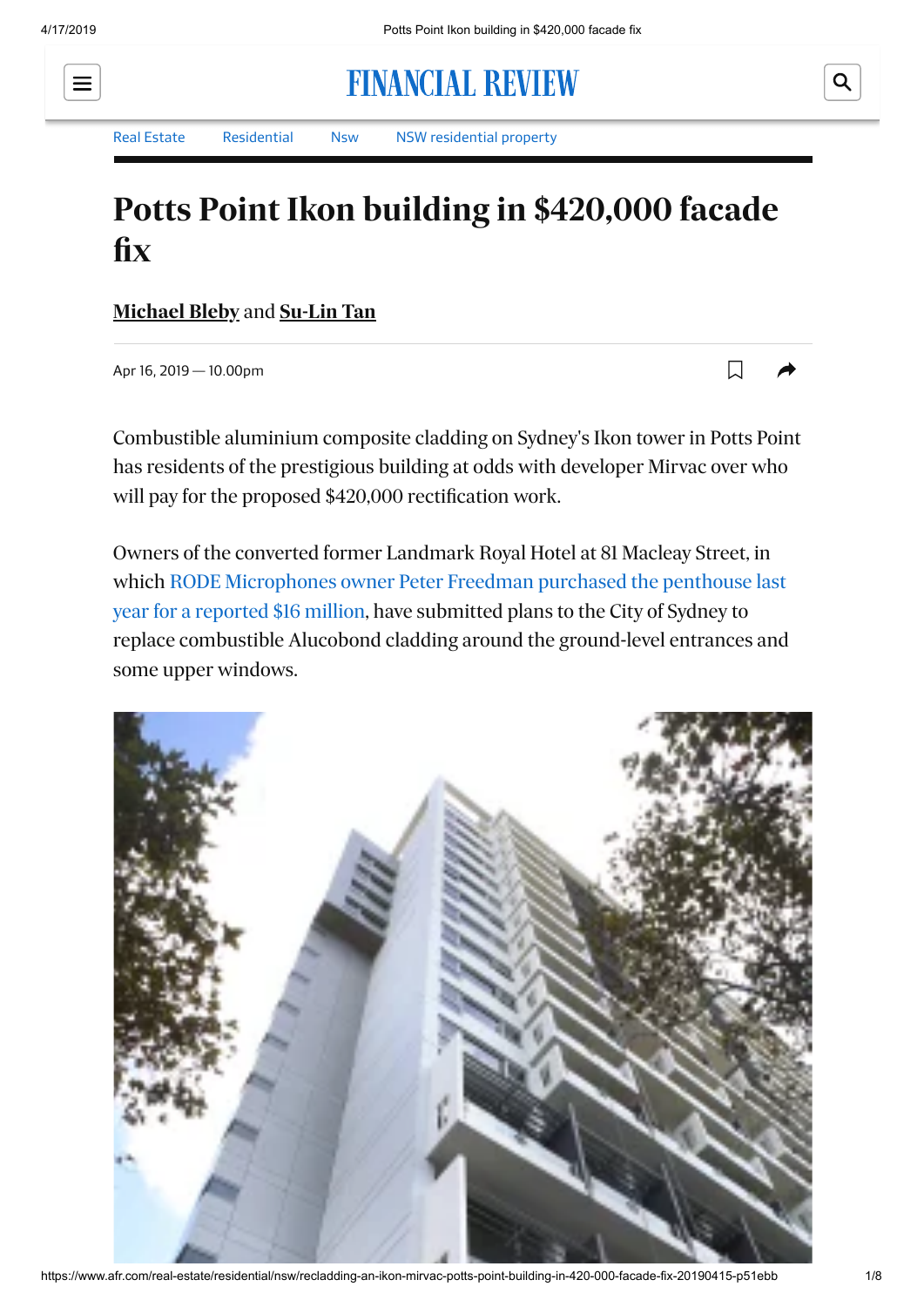

# **FINANCIAL REVIEW**



The proposed fix for Sydney's Ikon tower in Potts Point will only reduce combustible cladding around high fire-risk areas, such as around apartment windows on the 13th floor. **James Alcock**

Like many residential buildings of its era, the 185-unit building that won an industry award for urban renewal in 2004 is faced with the potentially costly task of replacing façade materials linked to building fires such as Lacrosse and Neo200 in Melbourne and London's disastrous Grenfell Tower blaze.

"The Ikon Apartments building presents a high risk of undue fire spread via the facade," a report by consultancy RED Fire Engineers says.

"The building has a combustible external facade."

#### **More discussions needed**

The proposed remedy, which the City of Sydney still has to approve, is a costeffective solution that would only remove combustible cladding in parts of the building where fire could most likely break out. However, it's unclear who will pay for the fix. Residents and Mirvac are still understood to be in discussions.

Strata Manager Dianne Smithers said she had been instructed by the Ikon owners corporation not to comment.

A Mirvac spokeswoman said the building's cladding complied with relevant rules at the time it was built.

Q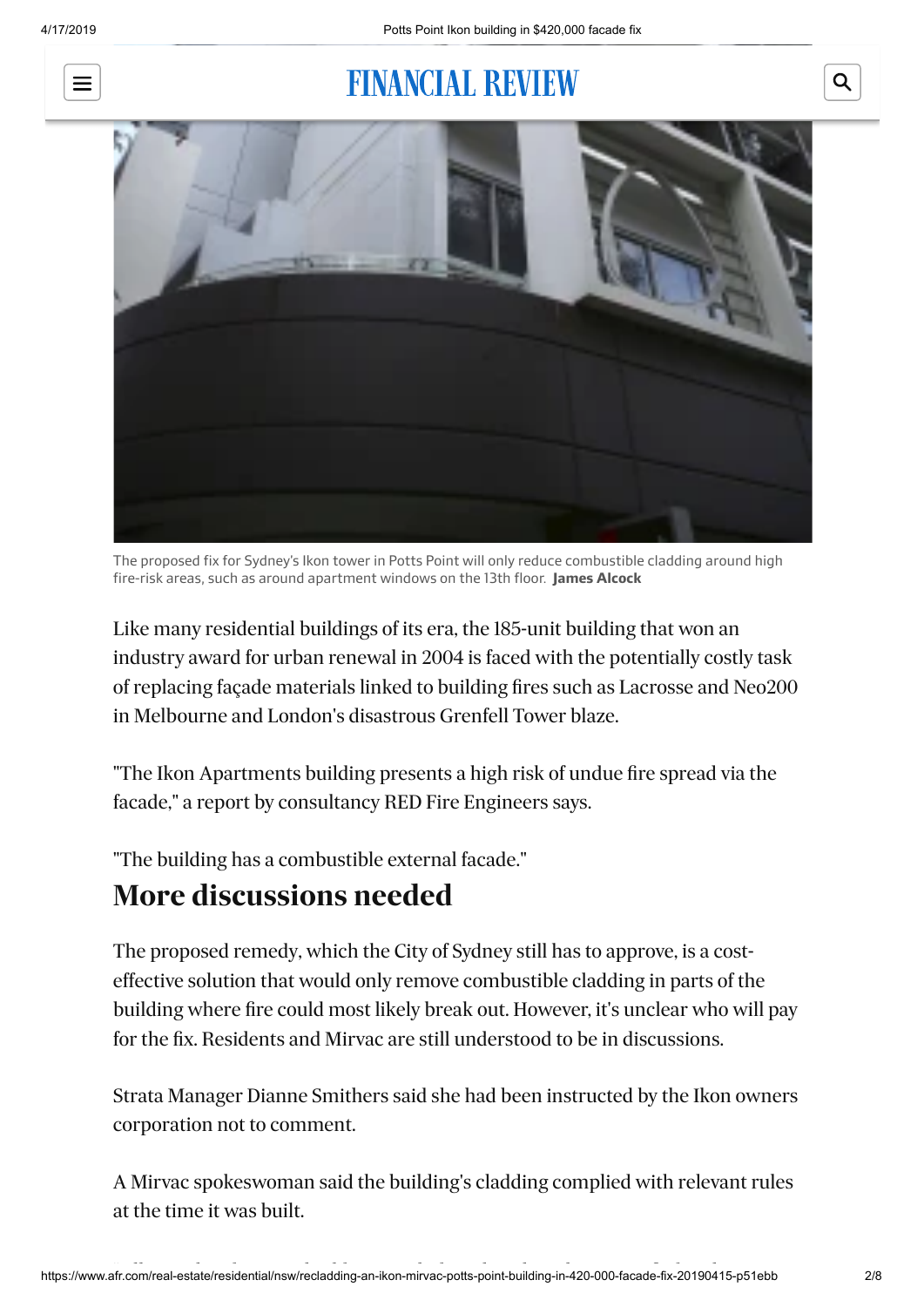

Australia," she said.

# FINANCIAL REVIEW



Combustible cladding around ground floor entrances of Sydney's Ikon building will also be replaced under the proposed fix. **James Alcock**

That argument may not hold, however. In a highly-anticipated judgment in February, [a Victorian tribunal ruled](https://www.afr.com/real-estate/architect-elenberg-fraser-consultants-hit-for-lacrosse-cladding-not-lu-simon-20190228-h1bu8w) that combustible cladding on Melbourne's Lacrosse tower did not comply with building code requirements at the time it was built in 2011-12.

The number of buildings with combustible cladding is growing. At its last update in February, the NSW Cladding Taskforce said it had identified 447 buildings as being higher risk because of the quantity or configuration of combustible material on them.

The largest developers, at least, are working to resolve the problem. In Melbourne, [where](https://www.afr.com/real-estate/apartment-buyers-get-mixed-messages-on-cladding-from-owners-corporations-20190212-h1b6kw) [the building regulator is taking another loo](https://www.afr.com/real-estate/melbourne-apartment-buildings-face-extra-scrutiny-over-combustible-cladding-20190205-h1avoi)[k at buildings - including some](https://www.afr.com/real-estate/apartment-buyers-get-mixed-messages-on-cladding-from-owners-corporations-20190212-h1b6kw) by Mirvac at Yarra's Edge in Docklands - that it previously ticked off as safe.

[Lendlease last year replaced combustible panels on its 303-unit residential Exo](https://www.afr.com/real-estate/tighter-credit-cladding-secrecy-creates-information-gap-for-banks-lenders-20181003-h16757) tower at 55 Merchant Street in Melbourne's Docklands with solid aluminium sheets at its own – undisclosed – cost.

But apartment owners in buildings developed by smaller developers, or by builders [that have since disappeared, have fewer options. Builder Hickory's decision last](https://www.afr.com/real-estate/hickorys-h-buildings-administration-move-halts-second-apartments-cladding-claim-20180904-h14wep) year to put subsidiary H Buildings into administration prevented owners from pursuing cladding-related damages claims.

Q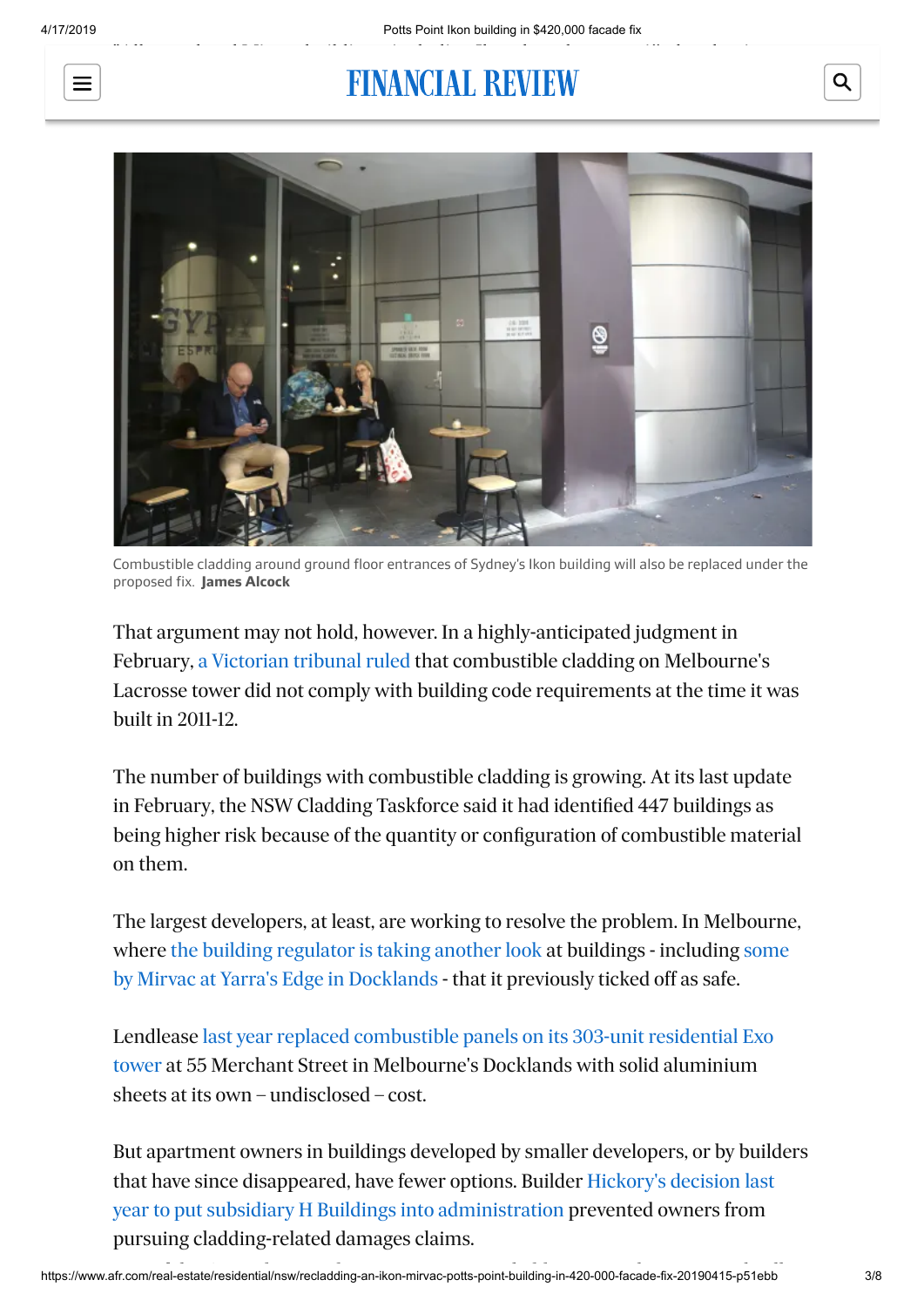$\equiv$ 



The city declined to comment on on Tuesday. Architect Mark Bullen did not respond to a request for comment. RED Fire Engineers technical director Jonathan Barnett, who consulted on the building, declined to comment.

But Dr Barnett said Victoria's building procedures, with proposed rectifications assessed by the Building Approvals Board, made it easier than in NSW to allow solutions that included partial - rather than full - cladding replacement.

"We have a process [in Victoria] which allows cost-effective engineering," Dr Barnett told the A*ustralian Financial Review*.

In NSW, which last year retrospectively banned ACP cladding with a 30 per cent or greater polyethylene core, it was possible, but harder to achieve, Mr Barnett said.

"It's not the consistent approach used in Victoria," he said.

The Ikon building sits on a site that was once home to the Chevron, Niko and Landmark Hotels and is in one of the busiest inner city streets of Sydney. Macleay Street runs into Kings Cross.

As a luxury tower, the 18-floor building also features a pool, spa, sauna and a gym. Last week, a one-bedroom apartment sold for \$1.450 million.



**[Michael Bleby](https://www.afr.com/michael-bleby-j67se)** writes on real estate specialising in construction, infrastructure, architecture based in our Melbourne newsroom. *Connect with Michael on [Instagram](https://instagram.com/michaelbleby) and [Twitter.](https://twitter.com/MichaelBleby?lang=en) Email Michael at [mbleby@afr.com.au](mailto:mbleby@afr.com.au)*



Q